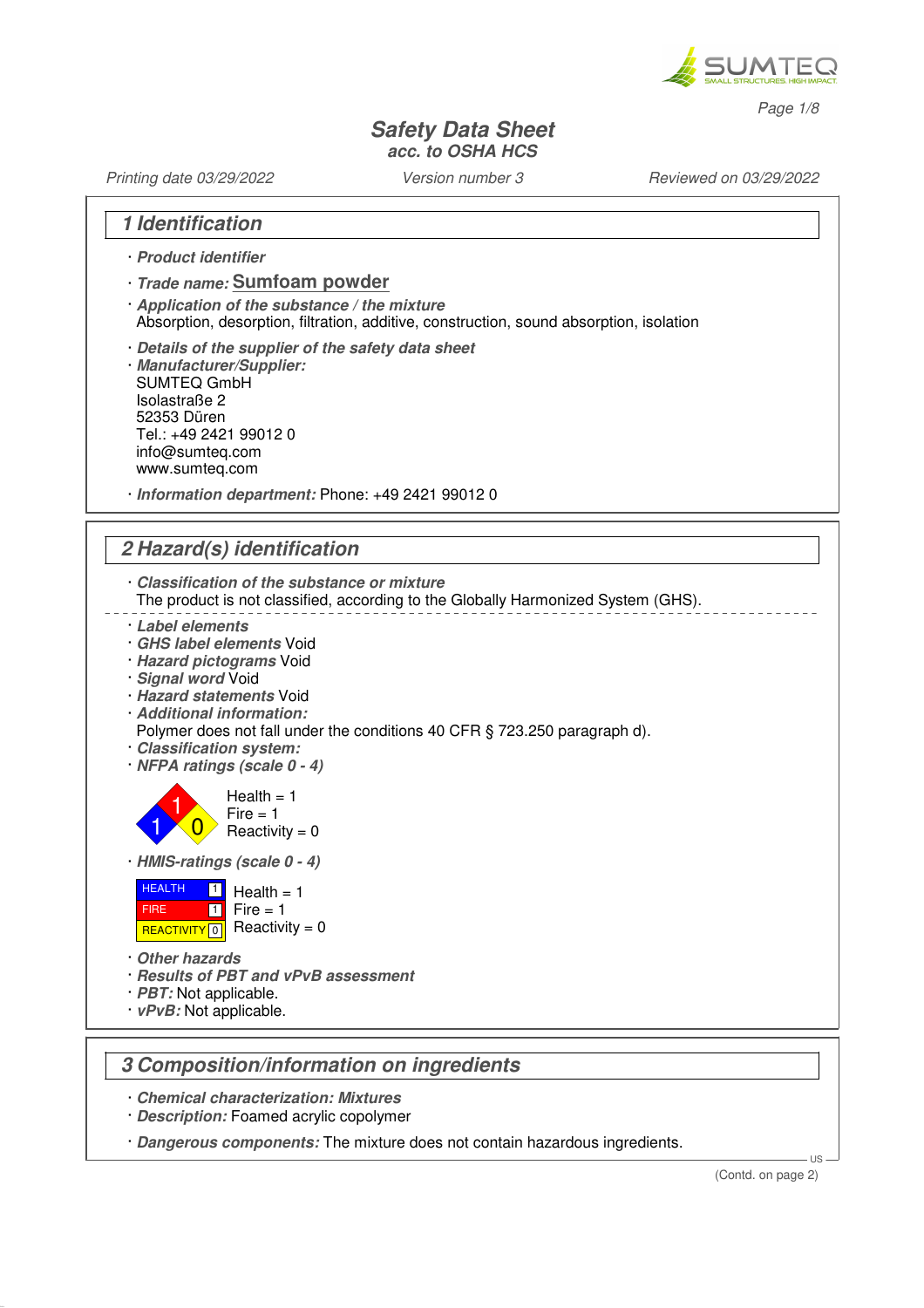Printing date 03/29/2022 Version number 3 Reviewed on 03/29/2022

### **Trade name: Sumfoam powder**

(Contd. of page 1)

### **4 First-aid measures**

- · **Description of first aid measures**
- · **General information:** No special measures required.
- · **After inhalation:** Supply fresh air; consult doctor in case of complaints.
- · **After skin contact:**

Generally the product does not irritate the skin.

- Wash with water and soap.
- · **After eye contact:** Rinse opened eye for several minutes under running water.
- Do not rub eyes dry, the mechanical stress can cause additional cornea damages.
- · **After swallowing:** Rinse out mouth with water.
- In case of disorders get medical advice.
- · **Information for doctor:**
- · **Most important symptoms and effects, both acute and delayed** No further relevant information available.
- · **Indication of any immediate medical attention and special treatment needed** A symptomatic therapy is to be induced.

## **5 Fire-fighting measures**

- · **Extinguishing media**
- · **Suitable extinguishing agents:** Foam, CO₂, dry chemicals, water spray
- · **For safety reasons unsuitable extinguishing agents:** Water with full jet
- · **Special hazards arising from the substance or mixture** During heating or in case of fire poisonous gases are produced. Carbon monoxide and carbon dioxide In certain fire conditions, traces of other toxic gases cannot be excluded. Do not inhale smoke and combustion products. High dust levels may create potential for explosions.
- · **Advice for firefighters**
- · **Protective equipment:** Wear self-contained respiratory protective device.
- · **Additional information** Use water to keep fire exposed containers cool.

# **6 Accidental release measures**

| Personal precautions, protective equipment and emergency procedures<br>Wear protective equipment. Keep unprotected persons away.<br>Avoid inhalation of dusts.<br><b>Environmental precautions:</b><br>Do not allow product to reach sewage system or any water course.<br>Do not allow to penetrate the ground/soil.<br>· Methods and material for containment and cleaning up:<br>Pick up mechanically.<br>Avoid dust generation.<br>Send for recovery or disposal in suitable receptacles.<br>· Reference to other sections<br>See Section 7 for information on safe handling.<br>See Section 8 for information on personal protection equipment.<br>See Section 13 for disposal information.<br>· Protective Action Criteria for Chemicals |                     |
|------------------------------------------------------------------------------------------------------------------------------------------------------------------------------------------------------------------------------------------------------------------------------------------------------------------------------------------------------------------------------------------------------------------------------------------------------------------------------------------------------------------------------------------------------------------------------------------------------------------------------------------------------------------------------------------------------------------------------------------------|---------------------|
| $PAC-1$ :                                                                                                                                                                                                                                                                                                                                                                                                                                                                                                                                                                                                                                                                                                                                      |                     |
| 9003-53-6   polystyrene                                                                                                                                                                                                                                                                                                                                                                                                                                                                                                                                                                                                                                                                                                                        | $85 \text{ mg/m}^3$ |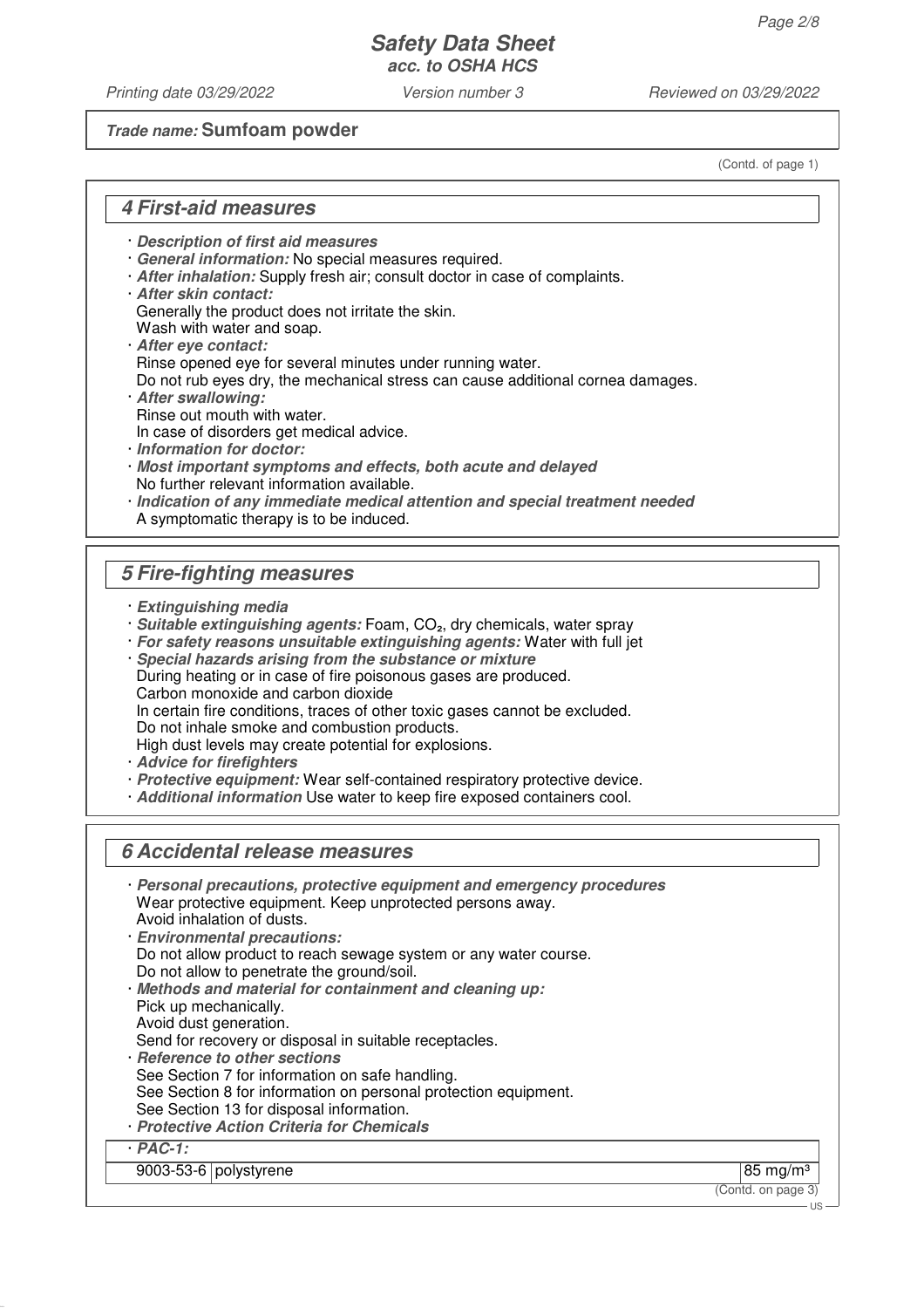Printing date 03/29/2022 Version number 3 Reviewed on 03/29/2022

**Trade name: Sumfoam powder**

(Contd. of page 2)

 $9003-53-6$  polystyrene  $\vert$  550 mg/m<sup>3</sup>

· **PAC-3:**

· **PAC-2:**

9003-53-6 polystyrene 4,700 mg/m<sup>3</sup>

# **7 Handling and storage**

· **Handling:**

· **Precautions for safe handling** Ensure good ventilation/exhaustion at the workplace. Prevent formation of dust. Any deposit of dust which cannot be avoided must be regularly removed. Avoid inhalation of dusts. Avoid contact with eyes and skin. · **Information about protection against explosions and fires:** Keep away from sources of ignition - do not smoke.

Protect against electrostatic charges.

Dust can combine with air to form an explosive mixture.

At high concentrations of dust there is a risk of ignition.

· **Conditions for safe storage, including any incompatibilities**

· **Storage:**

- · **Requirements to be met by storerooms and receptacles:** Keep container tightly closed.
- · **Information about storage in one common storage facility:** Not required.
- · **Further information about storage conditions:** Protect from direct sunlight.

Store in cool, dry conditions in a well ventilated area.

· **Specific end use(s)** No further relevant information available.

# \* **8 Exposure controls/personal protection**

· **Additional information about design of technical systems:** Ensure adequate ventilation, especially in closed rooms.

- · **Components with limit values that require monitoring at the workplace:** General threshold value for dust: - respirable fraction: 1,25 mg/m<sup>3</sup> - inhalable fraction:  $10 \text{ mg/m}^3$
- · **Additional information:** The lists that were valid during the creation were used as basis.

- · **Personal protective equipment:**
- · **General protective and hygienic measures:** Do not eat, drink, smoke or sniff while working. Wash hands before breaks and at the end of work. Wash hands always after use.
- · **Breathing equipment:** Approved dust respirators must be used for dusty conditions or if dust levels exceed established standards.
- · **Protection of hands:** Protective gloves are recommended at frequent and/or long-term skin contact with the product.
- · **Material of gloves** Nitrile rubber, NBR Chloroprene rubber, CR Recommended thickness of the material:  $\geq 0.1$  mm

(Contd. on page 4)

<sup>·</sup> **Control parameters**

<sup>·</sup> **Exposure controls**

US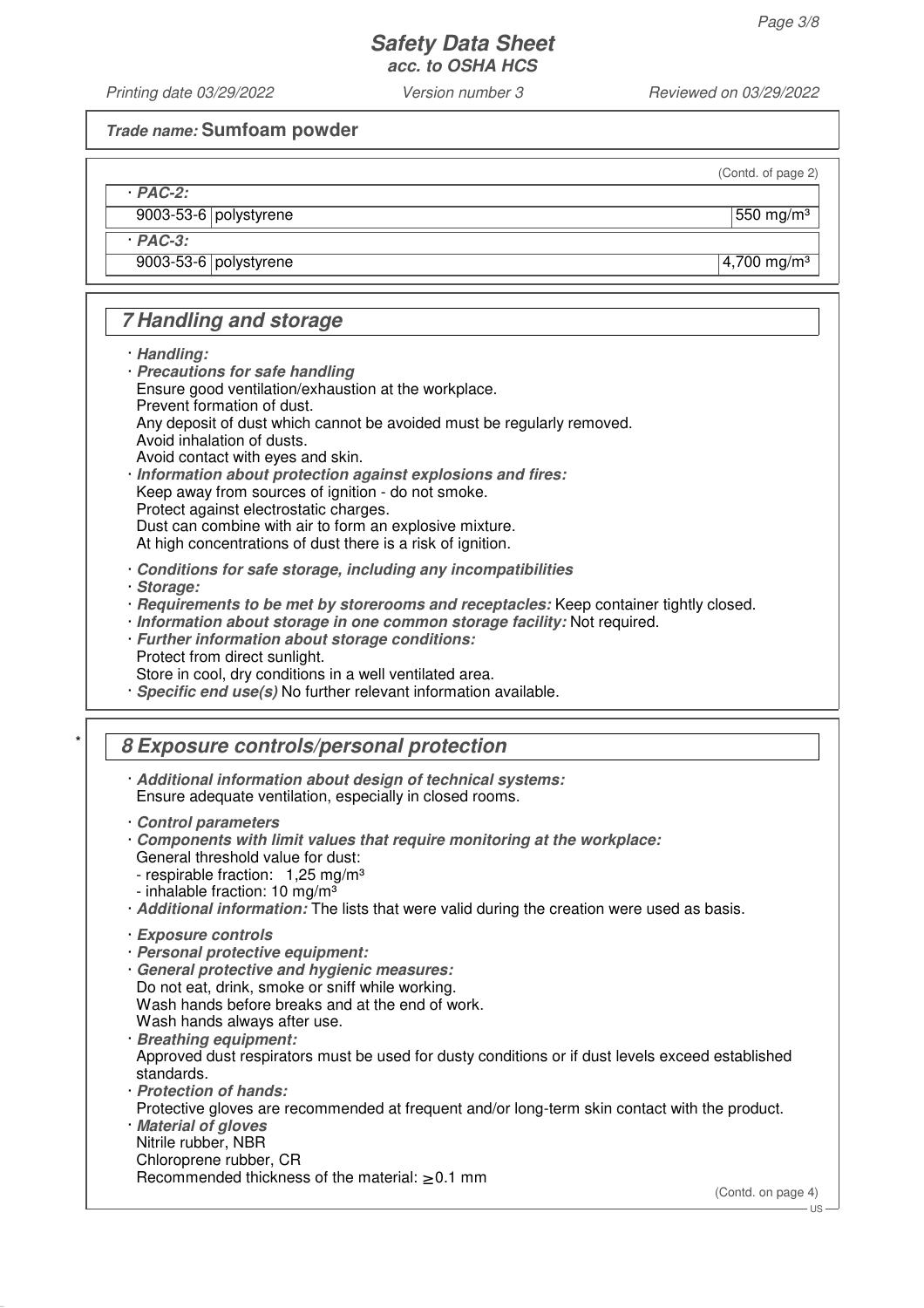Printing date 03/29/2022 Version number 3 Reviewed on 03/29/2022

### **Trade name: Sumfoam powder**

(Contd. of page 3)

· **Penetration time of glove material** With solid dry substances permeation is not to be expected. Therefore the breakthrough-time for this protective glove has not been measured.

· **Eye protection:** Safety glasses

· **Body protection:** Protective work clothing

# \* **9 Physical and chemical properties**

| Information on basic physical and chemical properties<br><b>General Information</b>               |                                                                                                                                                                                                                                                                           |  |  |
|---------------------------------------------------------------------------------------------------|---------------------------------------------------------------------------------------------------------------------------------------------------------------------------------------------------------------------------------------------------------------------------|--|--|
| · Appearance:<br>Form:                                                                            | Solid                                                                                                                                                                                                                                                                     |  |  |
| Color:                                                                                            | White                                                                                                                                                                                                                                                                     |  |  |
| · Odor:                                                                                           | Odorless                                                                                                                                                                                                                                                                  |  |  |
| Odor threshold:                                                                                   | Not determined.                                                                                                                                                                                                                                                           |  |  |
| · pH-value:                                                                                       | Not applicable.                                                                                                                                                                                                                                                           |  |  |
| Change in condition<br><b>Melting point/Melting range:</b><br><b>Boiling point/Boiling range:</b> | Undetermined.<br>Undetermined.                                                                                                                                                                                                                                            |  |  |
| · Flash point:                                                                                    | Not applicable.                                                                                                                                                                                                                                                           |  |  |
| · Flammability (solid, gaseous):                                                                  | combustible                                                                                                                                                                                                                                                               |  |  |
| · Ignition temperature:                                                                           | Minimum Ignition Energy: < 3 mJ<br>maximum explosion excess pressure (Pmax): 8.2 bar<br>Maximum rate of pressure rise: 953 bar/s<br>KSt-value: 259 bar*m*s-1                                                                                                              |  |  |
| · Decomposition temperature:                                                                      | Not determined.                                                                                                                                                                                                                                                           |  |  |
| · Auto igniting:                                                                                  | Not determined.                                                                                                                                                                                                                                                           |  |  |
| · Danger of explosion:                                                                            | Product is not explosive. However, formation of<br>explosive air/dust mixtures is possible.<br>When handling dry product in powder form take<br>precautionary measures against static discharges to<br>avoid ignitions and dust explosions.<br>dust explosion classs: ST2 |  |  |
| · Explosion limits:                                                                               |                                                                                                                                                                                                                                                                           |  |  |
| Lower:                                                                                            | Not determined.                                                                                                                                                                                                                                                           |  |  |
| <b>Upper:</b>                                                                                     | Not determined.                                                                                                                                                                                                                                                           |  |  |
| Vapor pressure:                                                                                   | Not applicable.                                                                                                                                                                                                                                                           |  |  |
| $\cdot$ Density at 20 $\degree$ C (68 $\degree$ F):                                               | 50 - 150 kg/m <sup>3</sup>                                                                                                                                                                                                                                                |  |  |
| · Relative density                                                                                | Not determined.                                                                                                                                                                                                                                                           |  |  |
| · Vapor density<br>· Evaporation rate                                                             | Not applicable.                                                                                                                                                                                                                                                           |  |  |
|                                                                                                   | Not applicable.                                                                                                                                                                                                                                                           |  |  |
| · Solubility in / Miscibility with<br>Water:                                                      | Insoluble.                                                                                                                                                                                                                                                                |  |  |
| Segregation coefficient (n-octanol/water): Not determined.                                        |                                                                                                                                                                                                                                                                           |  |  |
| · Viscosity:                                                                                      |                                                                                                                                                                                                                                                                           |  |  |
| <b>Dynamic:</b>                                                                                   | Not applicable.                                                                                                                                                                                                                                                           |  |  |
| <b>Kinematic:</b>                                                                                 | Not applicable.                                                                                                                                                                                                                                                           |  |  |
|                                                                                                   | (Contd. on page 5)<br>·US·                                                                                                                                                                                                                                                |  |  |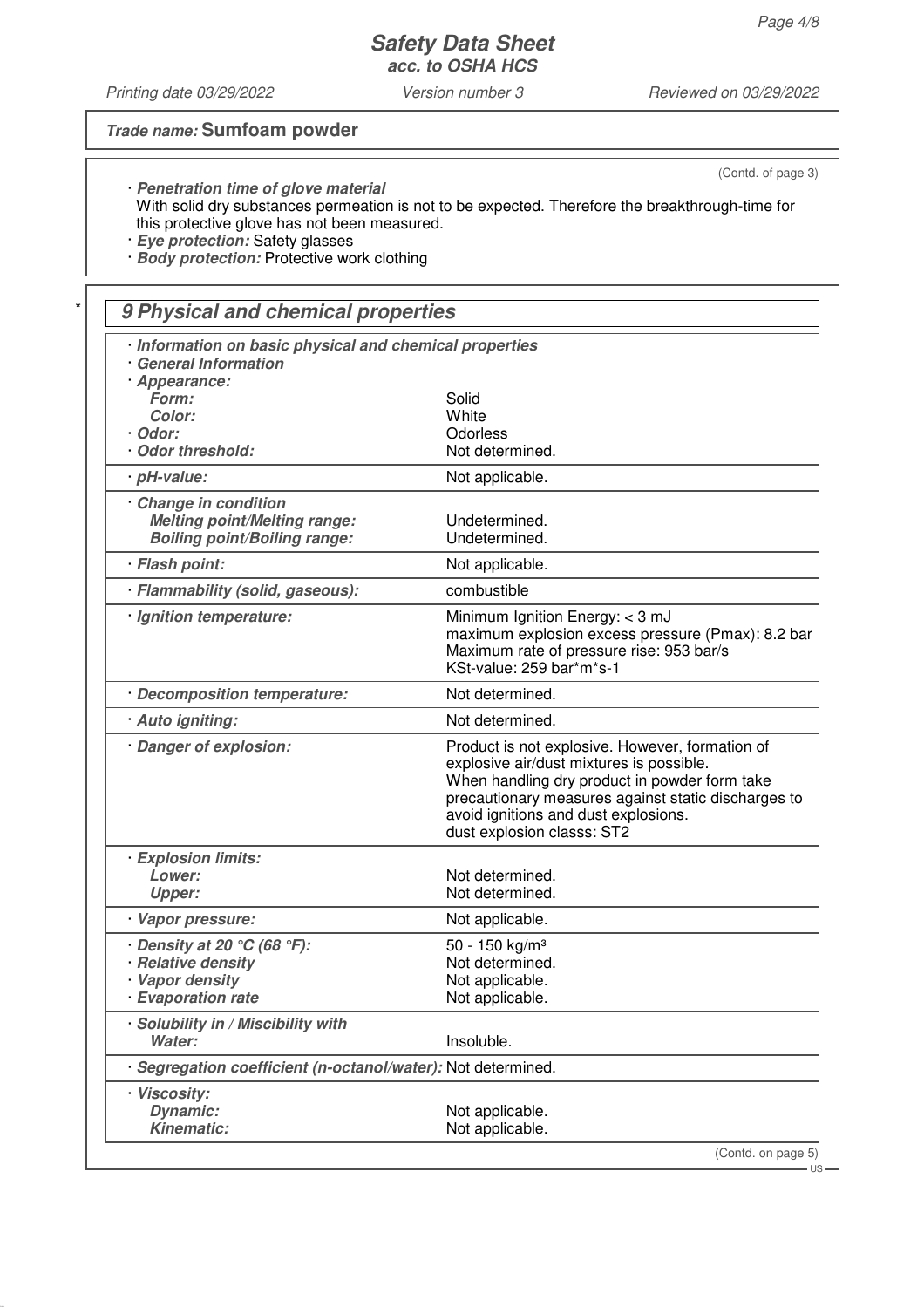Printing date 03/29/2022 Version number 3 Reviewed on 03/29/2022

**Trade name: Sumfoam powder**

|                        | (Contd. of page 4)                         |
|------------------------|--------------------------------------------|
| · Solvent content:     |                                            |
| <b>VOC content:</b>    | $0.00\%$                                   |
| <b>Solids content:</b> | 100.0 $\%$                                 |
| Other information      | No further relevant information available. |

## **10 Stability and reactivity**

· **Reactivity** No further relevant information available.

- · **Chemical stability**
- · **Thermal decomposition / conditions to be avoided:** No decomposition if used and stored according to specifications. Avoid direct sunlight, heat and ignition sources. Under normal conditions of use and storage (dry) the product is stable.
- · **Possibility of hazardous reactions** No dangerous reactions known.
- · **Conditions to avoid** No further relevant information available.
- · **Incompatible materials:** No further relevant information available.

· **Hazardous decomposition products:**

None in case of intended use and storage in compliance with instructions.

## **11 Toxicological information**

· **Information on toxicological effects**

· **Additional toxicological information:** The substance is not subject to classification.

· **Carcinogenic categories**

· **IARC (International Agency for Research on Cancer)**

All components have the value 3.

· **NTP (National Toxicology Program)**

None of the ingredients is listed.

· **OSHA-Ca (Occupational Safety & Health Administration)**

None of the ingredients is listed.

## **12 Ecological information**

- · **Toxicity**
- · **Aquatic toxicity:** No further relevant information available.
- · **Persistence and degradability** Heavily biodegradable
- · **Other information:** There are no data available about the preparation.
- · **Behavior in environmental systems:**
- · **Bioaccumulative potential** No further relevant information available.
- · **Mobility in soil** No further relevant information available.
- · **Additional ecological information:**
- · **General notes:** Not hazardous for water.
- · **Results of PBT and vPvB assessment**
- · **PBT:** Not applicable.
- · **vPvB:** Not applicable.
- · **Other adverse effects** No further relevant information available.

(Contd. on page 6)

US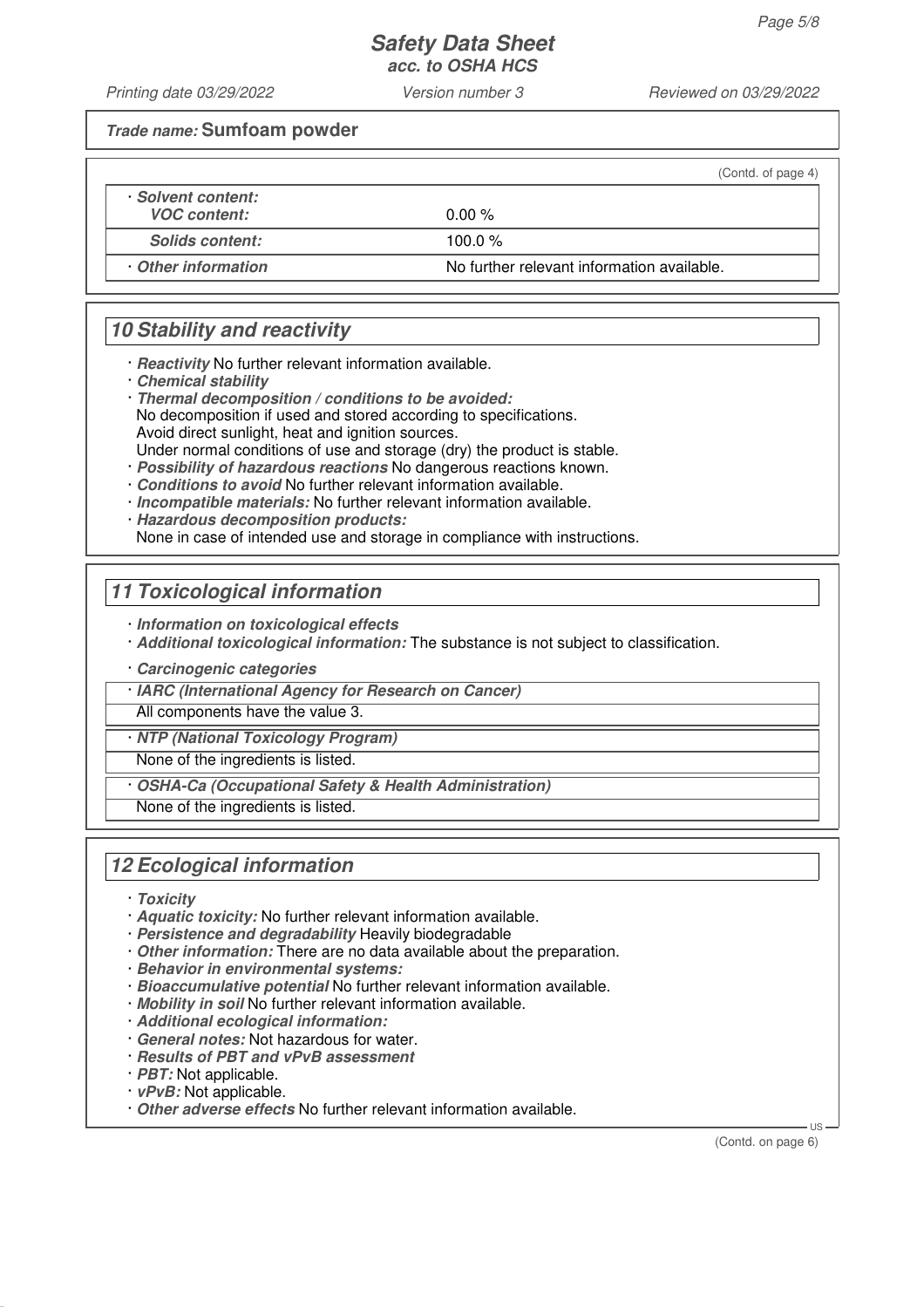Printing date 03/29/2022 Version number 3 Reviewed on 03/29/2022

### **Trade name: Sumfoam powder**

(Contd. of page 5)

### **13 Disposal considerations**

· **Waste treatment methods**

· **Recommendation:**

Can be burned with household garbage after consulting with the waste disposal facility operator and the pertinent authorities and adhering to the necessary technical regulations. The unused material is not classified as hazardous waste as defined by 42 USC Chapter 82 §6903.

Depending on the application the regulation for the absorbed media apply.

· **Uncleaned packagings:**

· **Recommendation:**

Dispose of packaging according to regulations on the disposal of packagings.

Non contaminated packagings can be used for recycling.

Packagings that cannot be cleansed are to be disposed of in the same manner as the product.

| <b>14 Transport information</b>                                                     |                                                      |
|-------------------------------------------------------------------------------------|------------------------------------------------------|
| · UN-Number<br>· DOT, ADR/ADN, IMDG, IATA                                           | Void                                                 |
| · UN proper shipping name<br>· DOT, ADR/ADN, IMDG, IATA                             | Void                                                 |
| · Transport hazard class(es)                                                        |                                                      |
| $\cdot$ DOT<br>· Class                                                              | Void<br>No hazardous good                            |
| <b>ADR/ADN, ADN, IMDG</b><br>· Class                                                | Void                                                 |
| · IATA<br>· Class                                                                   | Void<br>Not Restricted                               |
| · Packing group<br>· DOT, ADR/ADN, IMDG, IATA                                       | Void                                                 |
| <b>Environmental hazards:</b>                                                       | Not applicable.                                      |
| Special precautions for user                                                        | Not applicable.                                      |
| · Transport in bulk according to Annex II of<br><b>MARPOL73/78 and the IBC Code</b> | Not applicable.                                      |
| · Transport/Additional information:                                                 | Not dangerous according to the above specifications. |
| · UN "Model Regulation":                                                            | Void                                                 |

## **15 Regulatory information**

· **Safety, health and environmental regulations/legislation specific for the substance or mixture**

No further relevant information available.

· **Sara**

Section 355 (extremely hazardous substances):

None of the ingredient is listed.

(Contd. on page 7)

US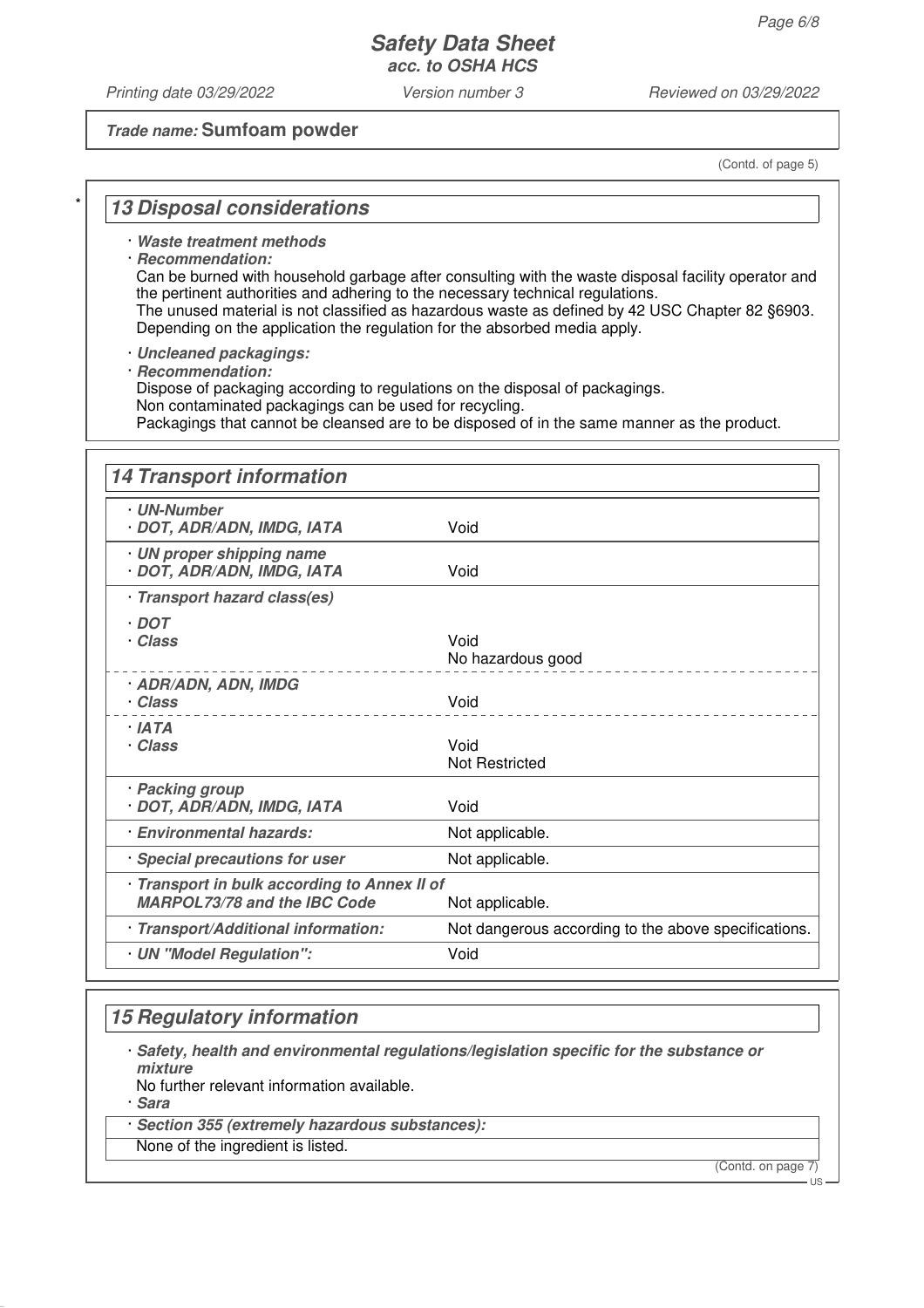Printing date 03/29/2022 Version number 3 Reviewed on 03/29/2022

**Trade name: Sumfoam powder**

| (Contd. of page 6)                                                                                                                                                                                        |
|-----------------------------------------------------------------------------------------------------------------------------------------------------------------------------------------------------------|
| · Section 313 (Specific toxic chemical listings):                                                                                                                                                         |
| None of the ingredients is listed.                                                                                                                                                                        |
| TSCA (Toxic Substances Control Act):                                                                                                                                                                      |
| All components have the value ACTIVE.                                                                                                                                                                     |
| · Hazardous Air Pollutants                                                                                                                                                                                |
| None of the ingredients is listed.                                                                                                                                                                        |
| · Proposition 65                                                                                                                                                                                          |
| Chemicals known to cause cancer:                                                                                                                                                                          |
| None of the ingredients is listed.                                                                                                                                                                        |
| Chemicals known to cause reproductive toxicity for females:                                                                                                                                               |
| None of the ingredients is listed.                                                                                                                                                                        |
| Chemicals known to cause reproductive toxicity for males:                                                                                                                                                 |
| None of the ingredients is listed.                                                                                                                                                                        |
| Chemicals known to cause developmental toxicity:                                                                                                                                                          |
| None of the ingredients is listed.                                                                                                                                                                        |
| Cancerogenity categories                                                                                                                                                                                  |
| · EPA (Environmental Protection Agency)                                                                                                                                                                   |
| None of the ingredients is listed.                                                                                                                                                                        |
| TLV (Threshold Limit Value)                                                                                                                                                                               |
| None of the ingredients is listed.                                                                                                                                                                        |
| · NIOSH-Ca (National Institute for Occupational Safety and Health)                                                                                                                                        |
| None of the ingredients is listed.                                                                                                                                                                        |
| Canadian substance listings:                                                                                                                                                                              |
| Canadian Domestic Substances List (DSL)                                                                                                                                                                   |
| All ingredients are listed.                                                                                                                                                                               |
| Canadian Ingredient Disclosure list (limit 0.1%)                                                                                                                                                          |
| None of the ingredients is listed.                                                                                                                                                                        |
| Canadian Ingredient Disclosure list (limit 1%)                                                                                                                                                            |
| None of the ingredients is listed.                                                                                                                                                                        |
| Chemical safety assessment: A Chemical Safety Assessment has not been carried out.                                                                                                                        |
|                                                                                                                                                                                                           |
| <b>16 Other information</b>                                                                                                                                                                               |
| This information is based on our present knowledge. However, this shall not constitute a guarantee<br>for any specific product features and shall not establish a legally valid contractual relationship. |
| Department issuing SDS:                                                                                                                                                                                   |
| DEKRA This Safety Data Sheet has been drawn up in cooperation with:<br>DEKRA Assurance Services GmbH, Hanomagstr. 12, D-30449 Hanover, Germany,<br>phone: (+49) 511 42079 - 0, reach@dekra.com.           |
| © DEKRA Assurance Services GmbH. Changing this documents is subject to explicit acceptance<br>by DEKRA Assurance Services GmbH.                                                                           |

- · **Contact:**
- · **Date of preparation / last revision** 03/29/2022 / 2

· **Abbreviations and acronyms:** ADR: Accord relatif au transport international des marchandises dangereuses par route (European Agreement Concerning the International Carriage of Dangerous Goods by Road) IMDG: International Maritime Code for Dangerous Goods DOT: US Department of Transportation IATA: International Air Transport Association EINECS: European Inventory of Existing Commercial Chemical Substances